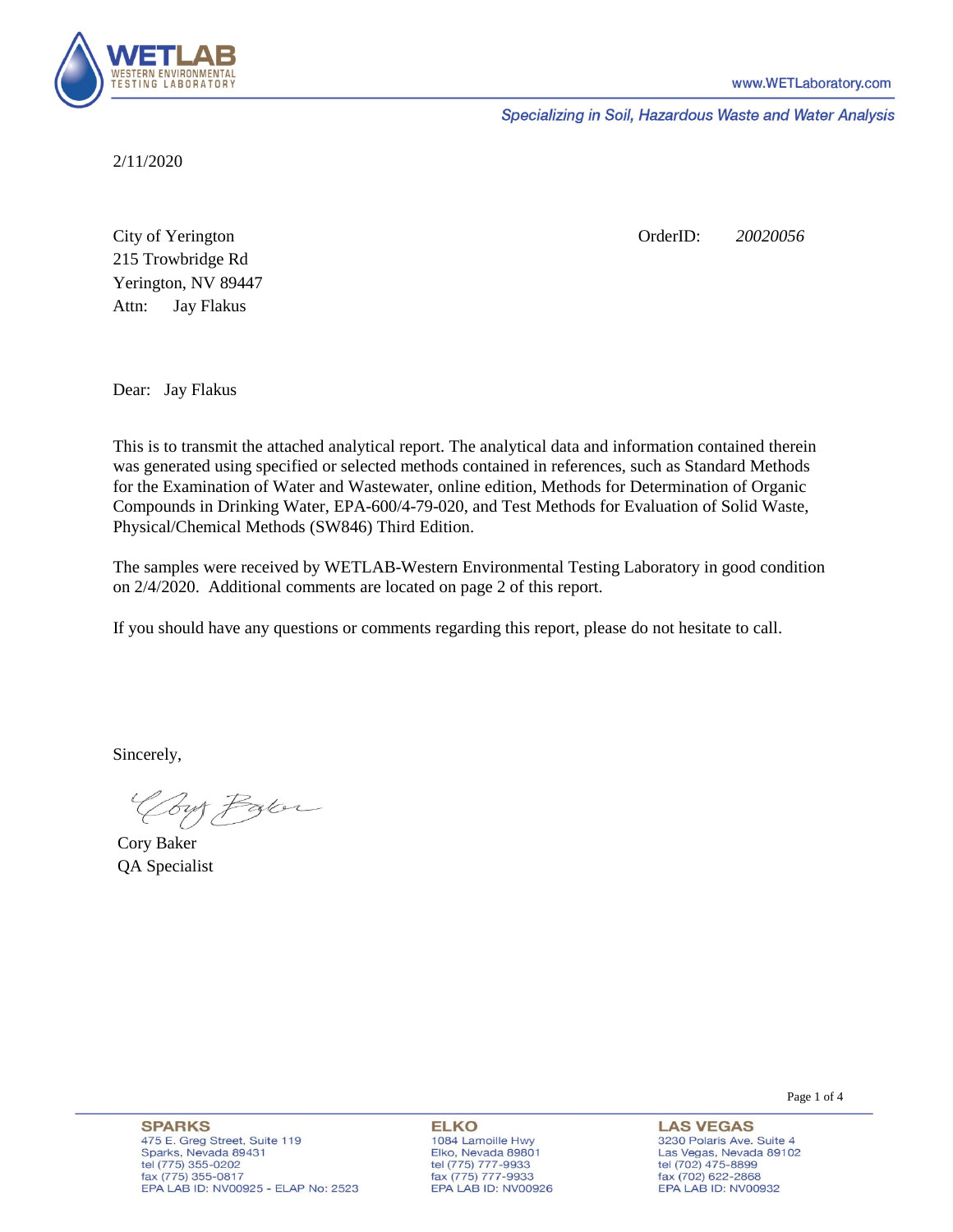## *City of Yerington - 20020056*

## **Specific Report Comments**

None

| <b>Report Legend</b>  |                          |                                                                                                                                                                                                                           |
|-----------------------|--------------------------|---------------------------------------------------------------------------------------------------------------------------------------------------------------------------------------------------------------------------|
| B                     |                          | Blank contamination; Analyte detected above the method reporting limit in an associated blank                                                                                                                             |
| D                     | ۰.                       | Due to the sample matrix dilution was required in order to properly detect and report the analyte. The reporting limit has<br>been adjusted accordingly.                                                                  |
| <b>HT</b>             |                          | Sample analyzed beyond the accepted holding time                                                                                                                                                                          |
| J                     | ۰.                       | The reported value is between the laboratory method detection limit and the laboratory practical quantitation limit. The<br>reported result should be considered an estimate.                                             |
| K                     |                          | The TPH Diesel Concentration reported here likely includes some heavier TPH Oil hydrocarbons reported in the TPH<br>Diesel range as per EPA 8015.                                                                         |
| L                     | $\overline{\phantom{a}}$ | The TPH Oil Concentration reported here likely includes some lighter TPH Diesel hydrocarbons reported in the TPH Oil<br>range as per EPA 8015.                                                                            |
| M                     | --                       | The matrix spike/matrix spike duplicate (MS/MSD) values for the analysis of this parameter were outside acceptance<br>criteria due to probable matrix interference. The reported result should be considered an estimate. |
| N                     |                          | There was insufficient sample available to perform a spike and/or duplicate on this analytical batch.                                                                                                                     |
| NC.                   |                          | Not calculated due to matrix interference                                                                                                                                                                                 |
| QD                    | ۰.                       | The sample duplicate or matrix spike duplicate analysis demonstrated sample imprecision. The reported result should be<br>considered an estimate.                                                                         |
| QL                    |                          | The result for the laboratory control sample (LCS) was outside WETLAB acceptance criteria and reanalysis was not<br>possible. The reported data should be considered an estimate.                                         |
| S                     |                          | Surrogate recovery was outside of laboratory acceptance limits due to matrix interference. The associated blank and LCS<br>surrogate recovery was within acceptance limits                                                |
| SC                    |                          | Spike recovery not calculated. Sample concentration $>4X$ the spike amount; therefore, the spike could not be adequately<br>recovered                                                                                     |
| U                     |                          | The analyte was analyzed for, but was not detected above the level of the reported sample reporting/quantitation limit. The<br>reported result should be considered an estimate.                                          |
| Conoral I ah Commonte |                          |                                                                                                                                                                                                                           |

**General Lab Comments**

Per method recommendation (section 4.4), Samples analyzed by methods EPA 300.0 and EPA 300.1 have been filtered prior to analysis.

The following is an interpretation of the results from EPA method 9223B:

A result of zero (0) indicates absence for both coliform and Escherichia coli meaning the water meets the microbiological requirements of the U.S. EPA Safe Drinking Water Act (SDWA). A result of one (1) for either test indicates presence and the water does not meet the SDWA requirements. Waters with positive tests should be disinfected by a certified water treatment operator and retested.

Per federal regulation the holding time for the following parameters in aqueous/water samples is 15 minutes: Residual Chlorine, pH, Dissolved Oxygen, Sulfite.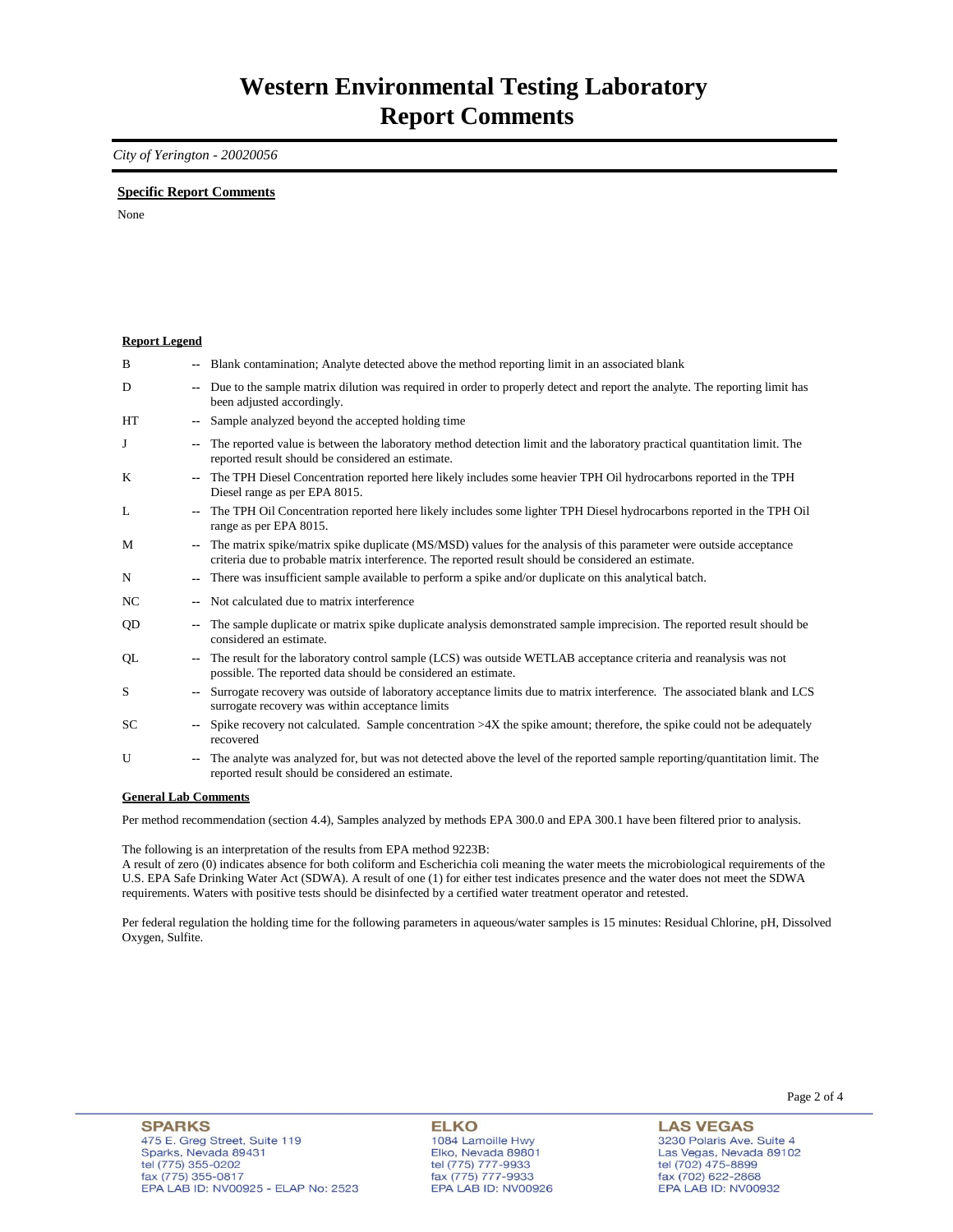## **Western Environmental Testing Laboratory Analytical Report**

| <b>City of Yerington</b><br>215 Trowbridge Rd<br>Yerington, NV 89447<br>Jay Flakus<br>Attn:<br><b>Phone:</b> (775) 302-1155<br><b>PO\Project:</b> | <b>Fax:</b><br>NoFax<br>City of Yerington NV / LY-0255-C |                |              |              |    | <b>Date Printed:</b><br>OrderID:         |               | 2/11/2020<br>20020056 |         |
|---------------------------------------------------------------------------------------------------------------------------------------------------|----------------------------------------------------------|----------------|--------------|--------------|----|------------------------------------------|---------------|-----------------------|---------|
| <b>Customer Sample ID:</b>                                                                                                                        | South Lyon Medical                                       |                |              |              |    | <b>Collect Date/Time:</b> 2/4/2020 10:05 |               |                       |         |
| <b>WETLAB</b> Sample ID:                                                                                                                          | 20020056-001                                             |                |              |              |    | <b>Receive Date:</b> 2/4/2020 12:48      |               |                       |         |
| Analyte                                                                                                                                           | Method                                                   | <b>Results</b> | Units        | DF           | RL | Analyzed                                 | <b>DW MCL</b> | Pass/Fail LabID       |         |
| <b>Microbiological Analyses</b>                                                                                                                   |                                                          |                |              |              |    |                                          |               |                       |         |
| <b>Total Coliform</b>                                                                                                                             | SM 9223B (IDEXX 0                                        |                | $/100$ mL    | 1            |    | 2/4/2020                                 | $0/100$ mL    | Pass                  | NV00925 |
| Escherichia Coli                                                                                                                                  | SM 9223B (IDEXX 0                                        |                | $/100$ mL    | 1            |    | 2/4/2020                                 | $0/100$ mL    | Pass                  | NV00925 |
| <b>Customer Sample ID:</b>                                                                                                                        | 4 Cherry Hills Dr.                                       |                |              |              |    | <b>Collect Date/Time:</b> 2/4/2020 10:40 |               |                       |         |
| <b>WETLAB Sample ID:</b>                                                                                                                          | 20020056-002                                             |                |              |              |    | <b>Receive Date:</b> 2/4/2020 12:48      |               |                       |         |
| Analyte                                                                                                                                           | Method                                                   | <b>Results</b> | Units        | DF           | RL | Analyzed                                 | <b>DW MCL</b> | Pass/Fail LabID       |         |
| <b>Microbiological Analyses</b>                                                                                                                   |                                                          |                |              |              |    |                                          |               |                       |         |
| <b>Total Coliform</b>                                                                                                                             | SM 9223B (IDEXX 0                                        |                | $/100$ mL    | 1            |    | 2/4/2020                                 | $0/100$ mL    | Pass                  | NV00925 |
| Escherichia Coli                                                                                                                                  | SM 9223B (IDEXX 0                                        |                | $/100$ mL    | 1            |    | 2/4/2020                                 | $0/100$ mL    | Pass                  | NV00925 |
| <b>Customer Sample ID:</b>                                                                                                                        | 185 Sunset Hills Dr.                                     |                |              |              |    | <b>Collect Date/Time:</b> 2/4/2020 09:50 |               |                       |         |
| <b>WETLAB Sample ID:</b>                                                                                                                          | 20020056-003                                             |                |              |              |    | <b>Receive Date:</b> 2/4/2020 12:48      |               |                       |         |
| Analyte                                                                                                                                           | Method                                                   | <b>Results</b> | Units        | DF           | RL | Analyzed                                 | <b>DW MCL</b> | Pass/Fail LabID       |         |
| <b>Microbiological Analyses</b>                                                                                                                   |                                                          |                |              |              |    |                                          |               |                       |         |
| <b>Total Coliform</b>                                                                                                                             | SM 9223B (IDEXX 0                                        |                | $/100$ mL    | 1            |    | 2/4/2020                                 | $0/100$ mL    | Pass                  | NV00925 |
| Escherichia Coli                                                                                                                                  | SM 9223B (IDEXX 0                                        |                | $/100$ mL    | 1            |    | 2/4/2020                                 | $0/100$ mL    | Pass                  | NV00925 |
| <b>Customer Sample ID:</b>                                                                                                                        | 352 2nd Ave.                                             |                |              |              |    | <b>Collect Date/Time:</b> 2/4/2020 10:55 |               |                       |         |
| <b>WETLAB Sample ID:</b>                                                                                                                          | 20020056-004                                             |                |              |              |    | <b>Receive Date:</b> 2/4/2020 12:48      |               |                       |         |
| Analyte                                                                                                                                           | Method                                                   | <b>Results</b> | <b>Units</b> | DF           | RL | <b>Analyzed</b>                          | <b>DW MCL</b> | Pass/Fail LabID       |         |
| <b>Microbiological Analyses</b>                                                                                                                   |                                                          |                |              |              |    |                                          |               |                       |         |
| <b>Total Coliform</b>                                                                                                                             | SM 9223B (IDEXX 0                                        |                | $/100$ mL    | $\mathbf{1}$ |    | 2/4/2020                                 | $0/100$ mL    | Pass                  | NV00925 |
| Escherichia Coli                                                                                                                                  | SM 9223B (IDEXX 0                                        |                | $/100$ mL    | $\mathbf{1}$ |    | 2/4/2020                                 | $0/100$ mL    | Pass                  | NV00925 |

*DF=Dilution Factor, RL = Reporting Limit (minimum 3X the MDL), ND = Not Detected <RL or <MDL (if listed)* Page 3 of 4

**SPARKS** 475 E. Greg Street, Suite 119 Sparks, Nevada 89431<br>tel (775) 355-0202<br>fax (775) 355-0817 EPA LAB ID: NV00925 - ELAP No: 2523

**ELKO** 1084 Lamoille Hwy Polyton, Nevada 89801<br>tel (775) 777-9933<br>fax (775) 777-9933<br>EPA LAB ID: NV00926

**LAS VEGAS** 3230 Polaris Ave. Suite 4 Las Vegas, Nevada 89102<br>tel (702) 475-8899<br>fax (702) 622-2868<br>EPA LAB ID: NV00932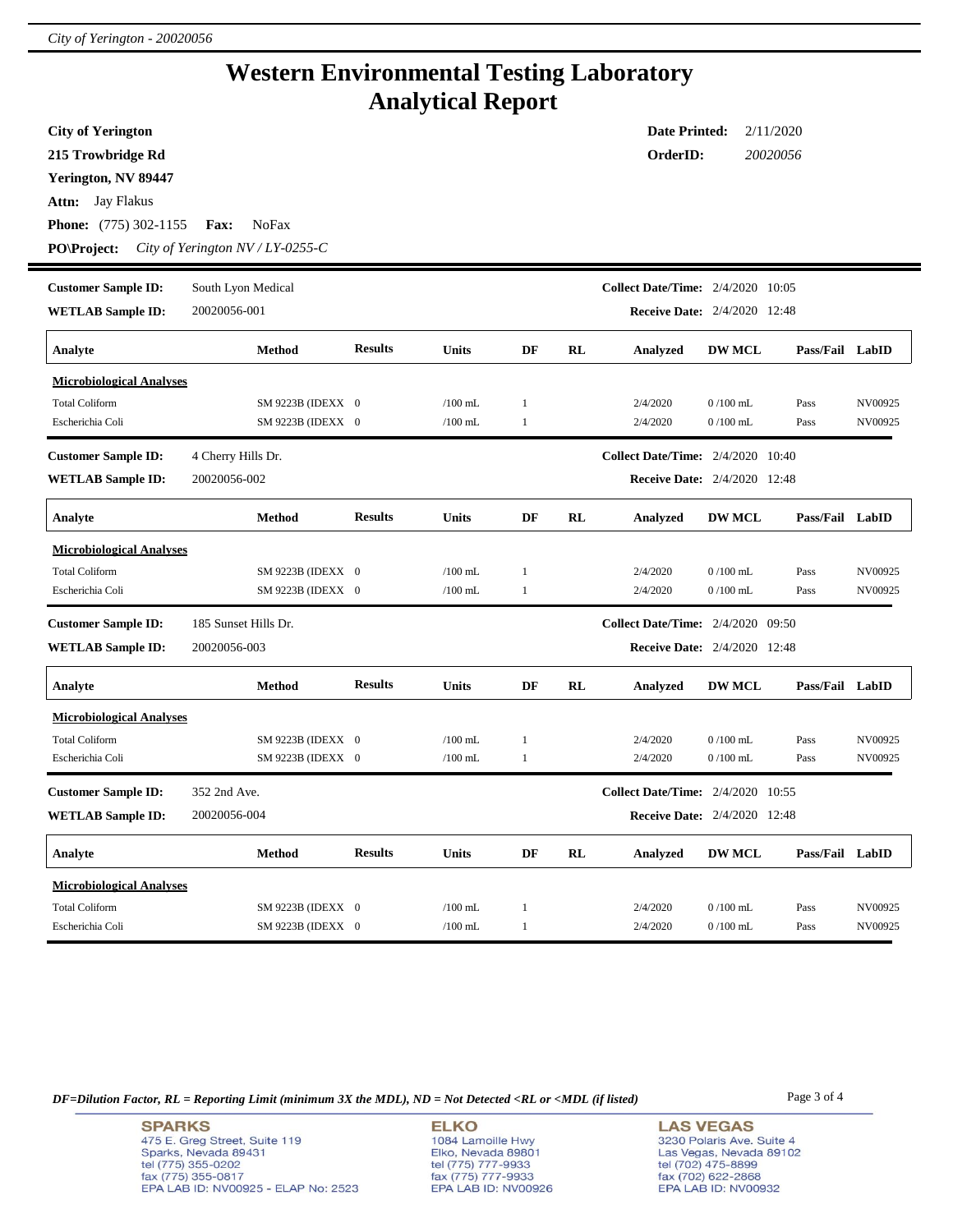## **Western Environmental Testing Laboratory QC Report**

| <b>OCBatchID</b> | <b>OCTvpe</b> | <b>Parameter</b> | Method        | <b>Result</b> | Actual | $%$ Rec | Units           |
|------------------|---------------|------------------|---------------|---------------|--------|---------|-----------------|
| QC20020155       | Blank 1       | Total Coliform   | SM 9223B (ID) |               |        |         | $\sqrt{100}$ mL |
|                  |               | Escherichia Coli | SM 9223B (ID) |               |        |         | $\sqrt{100}$ mL |

*DF=Dilution Factor, RL = Reporting Limit (minimum 3X the MDL), ND = Not Detected <RL or <MDL (if listed)* Page 4 of 4

**SPARKS** 475 E. Greg Street, Suite 119 Sparks, Nevada 89431<br>tel (775) 355-0202<br>fax (775) 355-0817 EPA LAB ID: NV00925 - ELAP No: 2523

**ELKO** 1084 Lamoille Hwy Polyton, Nevada 89801<br>tel (775) 777-9933<br>fax (775) 777-9933<br>EPA LAB ID: NV00926

**LAS VEGAS** 3230 Polaris Ave. Suite 4 Las Vegas, Nevada 89102<br>tel (702) 475-8899<br>fax (702) 622-2868<br>EPA LAB ID: NV00932